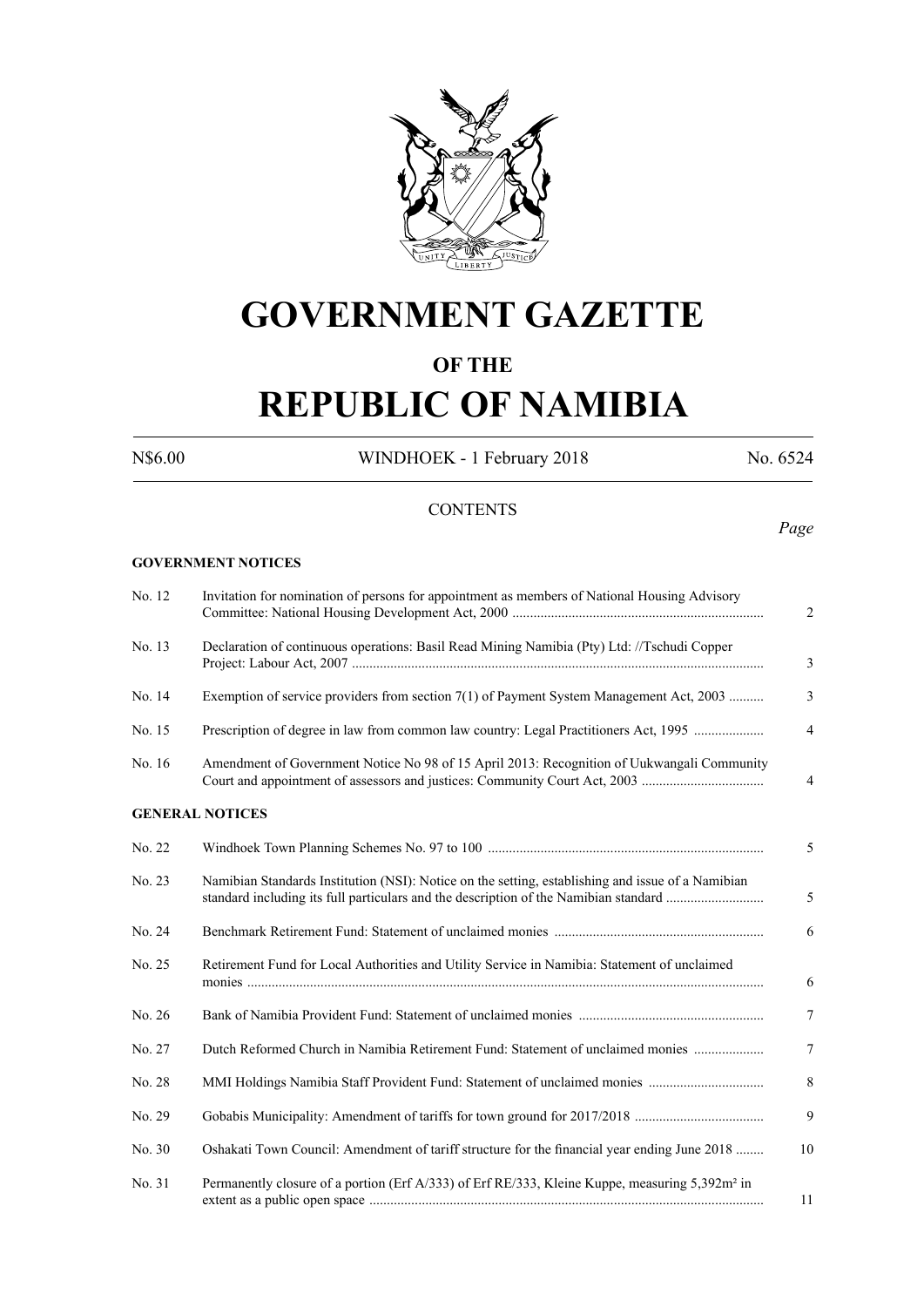## **Government Notices**

 $\overline{\phantom{a}}$  , where  $\overline{\phantom{a}}$ 

#### **MINISTRY OF URBAN AND RURAL DEVELOPMENT**

No. 12 2018

## INVITATION FOR NOMINATION OF PERSONS FOR APPOINTMENT AS MEMBERS OF NATIONAL HOUSING ADVISORY COMMITTEE: NATIONAL HOUSING DEVELOPMENT ACT, 2000

In terms of subsection (2) of section 3 of the National Housing Development Act, 2000 (Act No. 28 of 2000), I -

- (a) invite the organisations, associations or groups of persons referred to in subparagraphs (i) to (vii) to nominate persons for appointment as members of the National Housing Advisory Committee under subsection (1) of that section -
	- (i) community based organisations;
	- (ii) the National Disability Council of Namibia;
	- (iii) the Government Institutions Pension Fund;
	- (iv) the Association of Regional Councils;
	- (v) the Association of Local Authorities in Namibia;
	- (vi) private sector companies involved in housing and property development, financing and management; and
	- (vii) financial institutions;
- (b) request that the persons to be nominated under paragraph (a) must
	- (i) meet the requirements of section  $4(1)$  of that Act;
	- (ii) possess knowledge and experience on
		- (aa) public sector housing policy and scheme administration;
		- (bb) private sector housing and property development, financing and management;
		- (cc) regional and local authority housing policy and scheme administration; or
		- (dd) low cost residential housing, development, financing and administration; and
	- (iii) submit a curriculum vitae including knowledge and experience referred to in subparagraph (ii);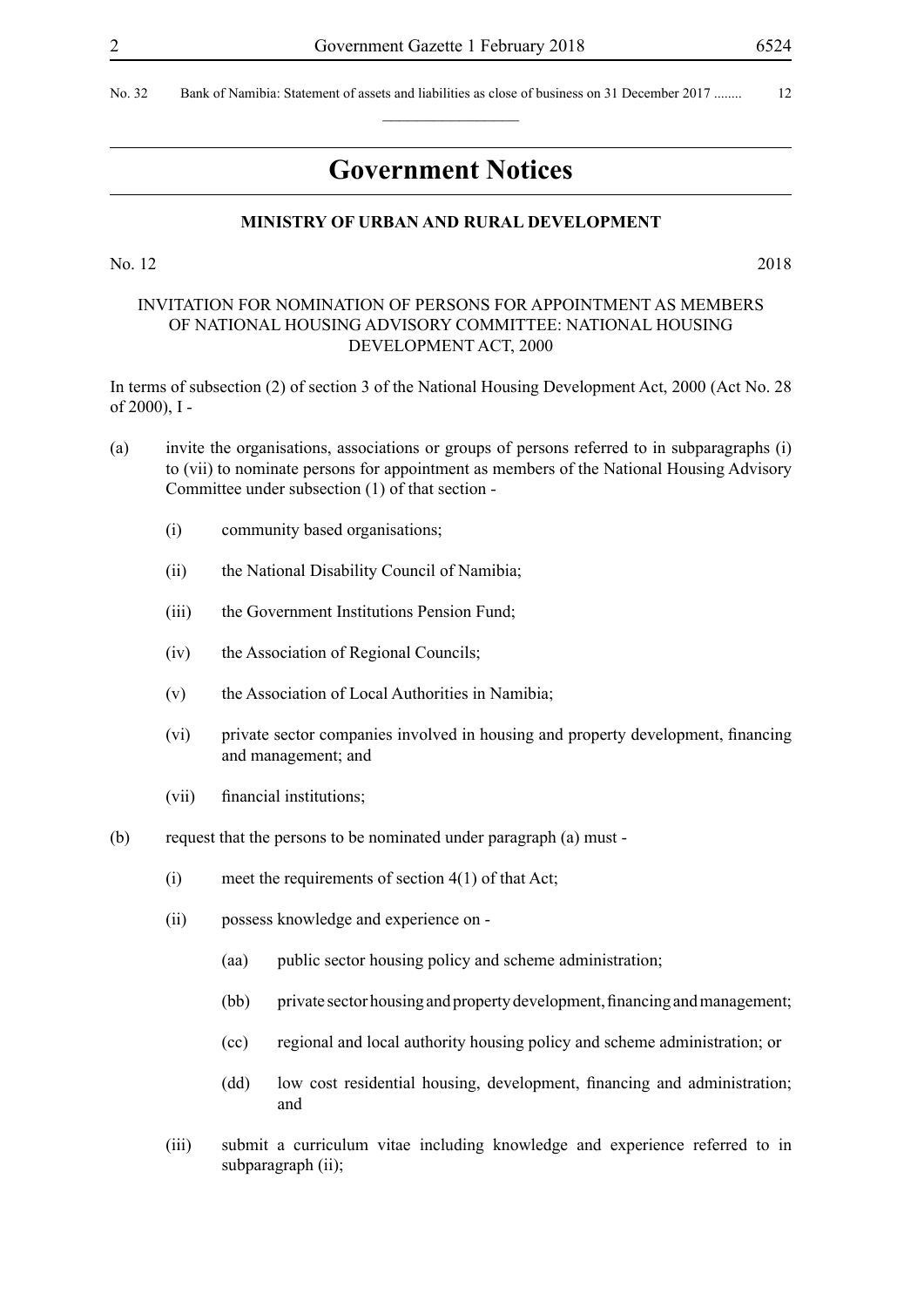- 
- (c) request that the organisations, associations or group of persons who nominated persons to be appointed as members of the National Housing Advisory Committee under Government Notices No. 13 of 1 February 2017 and No. 239 of 15 September 2017 to re-submit the nomination; and
- (d) request the organisations, associations or groups of persons referred to in paragraphs (a) and (c) to submit the nominations on or before 3 March 2018 and the nomination
	- (i) be marked "National Housing Advisory Committee" and addressed to -

The Permanent Secretary Ministry of Urban and Rural Development Private Bag 13289 Windhoek Attention: Mr. Big-Don Kondunda Director: Directorate of Housing, Habitat, Planning and Technical Service Coordination;

(ii) may be hand delivered to -

Ministry of Urban and Rural Development Rooms 006 or 010, Ground Floor Government Office Park Windhoek

## **S. Shaningwa Minister of Urban and Rural Development** Windhoek, 15 January 2018

## **MINISTRY OF LABOUR, INDUSTRIAL RELATIONS AND EMPLOYMENT CREATION**

 $\overline{\phantom{a}}$  , where  $\overline{\phantom{a}}$ 

No. 13 2018

DECLARATION OF CONTINUOUS OPERATIONS: BASIL READ MINING NAMIBIA (PTY) LTD //TSCHUDI COPPER PROJECT: LABOUR ACT, 2007

Under section 15(1) and (2) of the Labour Act, 2007 (Act No. 11 of 2007), I declare the operations at Basil Read Mining Namibia (Pty) Ltd //Tschudi Copper Project to be continuous operations and permit the working of continuous shifts in respect of those operations with effect from 4 October 2017 to 31 September 2020.

## **E. Nghimtina Minister of Labour, Industrial Relations and Employment Creation** Windhoek, 11 January 2018

## **MINISTRY OF FINANCE**

 $\overline{\phantom{a}}$  , where  $\overline{\phantom{a}}$ 

No. 14 2018

#### EXEMPTION OF SERVICE PROVIDERS FROM SECTION 7(1) OF PAYMENT SYSTEM MANAGEMENT ACT, 2003

In terms of subsection (3) of section 7 of the Payment System Management Act, 2003 (Act No.18 of 2003), and on the recommendation of the Bank of Namibia and the Payment System Body, I exempt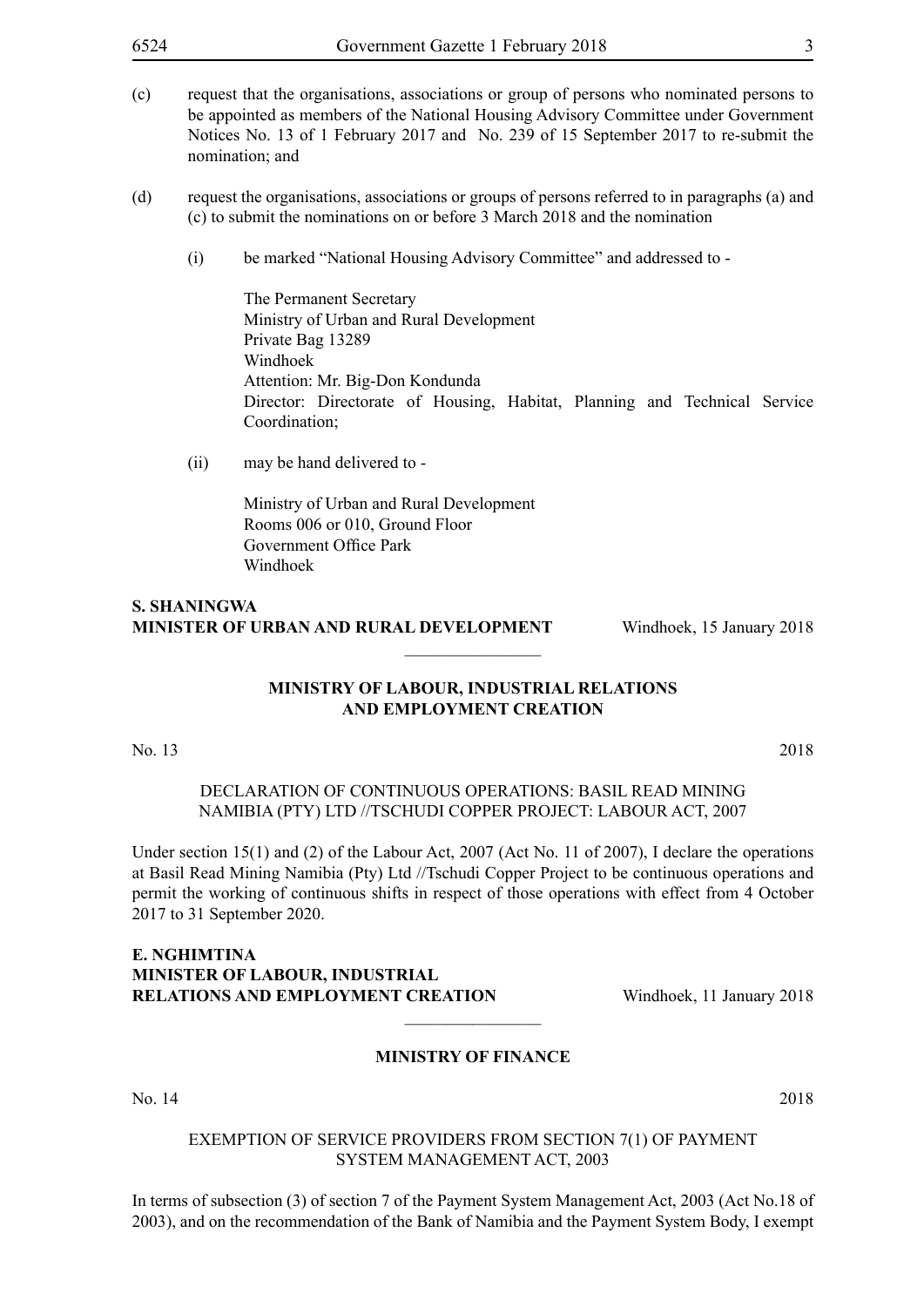service providers who are registered as contemplated in subsection (6) of section 3 of that Act from compliance with subsection (1) of section 7 of that Act.

## **C. Schlettwein MINISTER OF FINANCE** Windhoek, 18 January 2018

#### **MINISTRY OF JUSTICE**

 $\frac{1}{2}$ 

PRESCRIPTION OF DEGREE IN LAW FROM COMMON LAW COUNTRY: LEGAL PRACTITIONERS ACT, 1995

In terms of subsection (4)(a), of section 5 of the Legal Practitioners Act, 1995 (Act 15 of 1995) and on the recommendation of the Board for Legal Education, I prescribe, for the purpose of subsection (1)(a) of that section, that the Bachelor of Law (LLB) degree, granted after examination by the Cavendish University of Zambia is sufficient qualification for the purposes of subsection 4(1)(b) of that Act.

## **A. Kawana MINISTER OF JUSTICE** Windhoek, 12 January 2018

## **MINISTRY OF JUSTICE**

 $\overline{\phantom{a}}$  , where  $\overline{\phantom{a}}$ 

No. 16 2018

## AMENDMENT OF GOVERNMENT NOTICE NO. 98 OF 15 APRIL 2013: RECOGNITION OF UUKWANGALI COMMUNITY COURT AND APPOINTMENT OF ASSESSORS AND JUSTICES: COMMUNITY COURTS ACT, 2003

In terms of section 7(3), read with section 8(1) and 8(3) of the Community Courts Act, 2003 (Act No. 10 of 2003), I amend Government Notice No. 98 of 15 April 2013 as set out in the Schedule.

## **SCHEDULE**

The Schedule to Government Notice No. 98 of 15 April 2013 is amended by -

(a) the substitution in Part II -

- (i) for the name "Heiki Erago Kandjeke" of the name "Kamenye Petrus"; and
- (ii) for the name "Bonifasius Kandonga Ndara" of the name "Sebastian Hamutenya Kapindi"; and
- (b) the substitution in Part III -

for the name "Erwin Mazambo" of the name "Markus Haikera Haingura";

(c) the addition of the following name to Part III of the schedule -

"Eugen Siwombe Kudumo".

No. 15 2018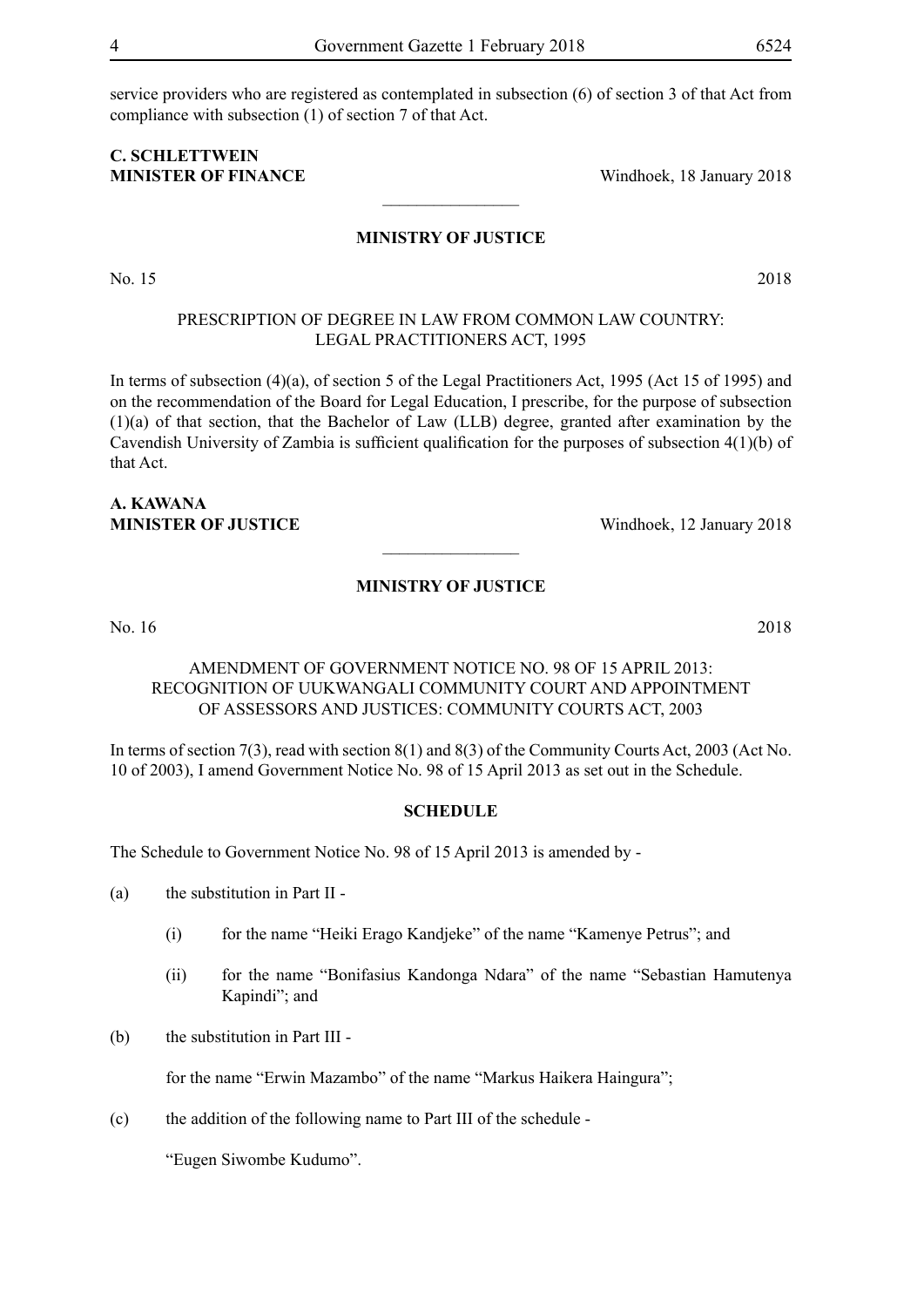# **A. Kawana**

**MINISTER OF JUSTICE** Windhoek, 7 December 2017

## **General Notices**

 $\frac{1}{2}$ 

No. 22 2018

## Windhoek Town Planning Schemes No. 97 to 100

Notice is hereby given in terms of Section 17 of the Town Planning Ordinance, 1954 (Ordinance 18 of 1954), as amended, that the Windhoek City Council intend to submit certain amendments to the Windhoek Town Planning Scheme with the Namibia Planning Advisory Board for approval.

The amendments will include the rezoning and reservation of land within the Windhoek Municipal Area.

The Minister of Urban and Rural Development have granted approval for the compilation and submission of Windhoek Amendment Schemes No. 95 to 100.

## **The Chief Executive Officer Windhoek City Council PO Box 59 Windhoek**

## **NAMIBIAN STANDARDS INSTITUTION (NSI)**

 $\frac{1}{2}$ 

No. 23 2018

## NOTICE ON THE SETTING, ESTABLISHING AND ISSUE OF A NAMIBIAN STANDARD INCLUDING ITS FULL PARTICULARS AND THE DESCRIPTION OF THE NAMIBIAN STANDARD

Pursuant to section 20(4) of the Standards Act, 2005 (Act No. 18 of 2005), the NSI hereby notifies the standards set, established and issued in terms of section 20(1)(a) of the Act as prescribed by Regulation 6 of the Standards Regulations: Standards Act, 2005, appearing in the schedule hereto, to be a Namibian Standard with effect from the publication of this notice.

#### **SCHEDULE**

| No. | <b>Namibian Standards</b><br>(NAMS) | <b>Particulars and Description of the Namibian Standards</b>                                                                                                                                                   |
|-----|-------------------------------------|----------------------------------------------------------------------------------------------------------------------------------------------------------------------------------------------------------------|
|     | NAMS 0002:2018                      | Namibian Standard regarding the Marketing and Commercial Quality<br>Control of Table Grapes Cultivars (Vitis Vinifera L) to be supplied to<br>consumers in Namibia, excluding grapes for industrial processing |

 $\frac{1}{2}$ 

## **C. Wasserfall Chief Executive Officer NAMIBIAN STANDARDS INSTITUTION** Windhoek, 30 January 2018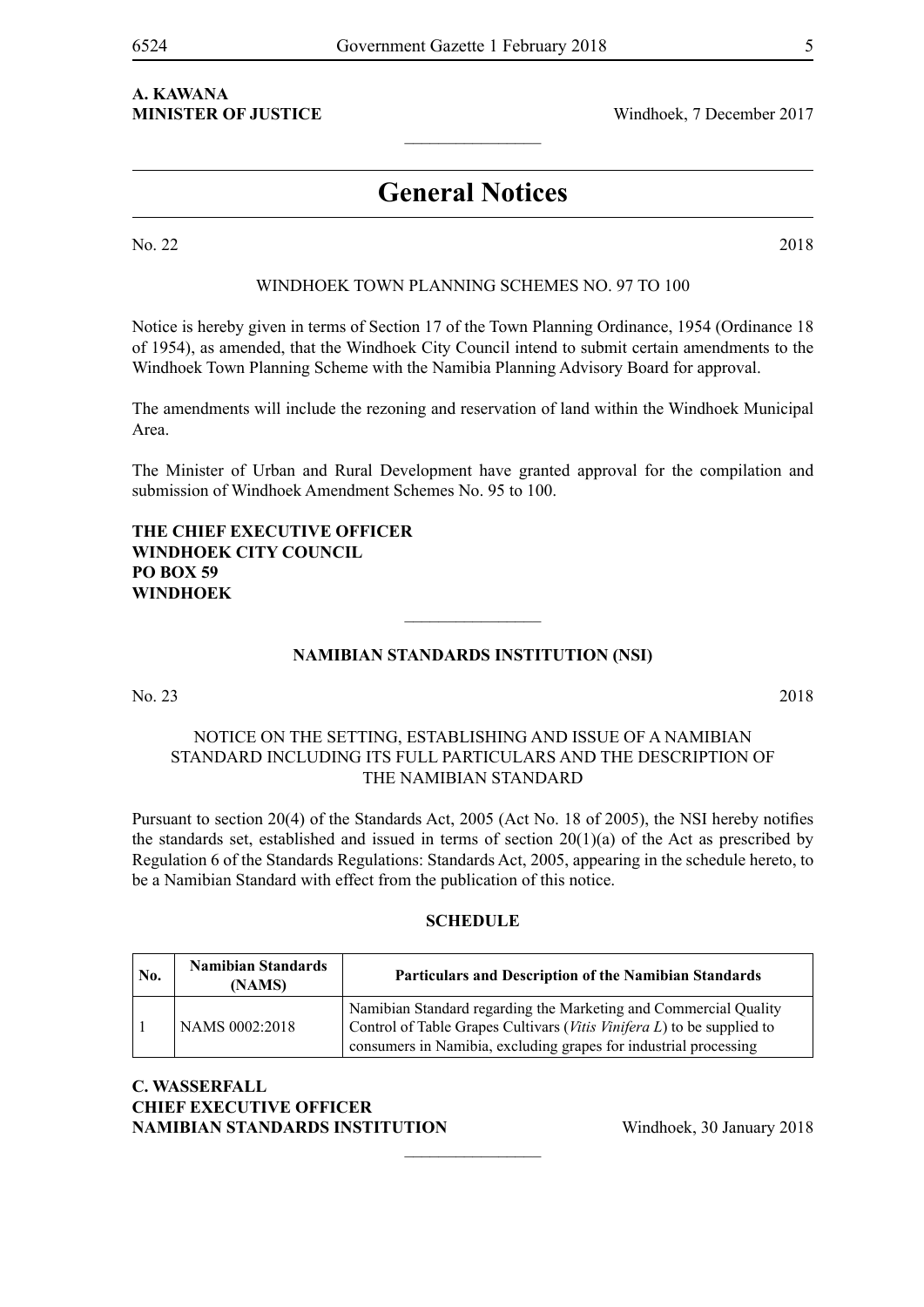## **BENCHMARK RETIREMENT FUND**

No. 24 2018

## STATEMENT OF UNCLAIMED MONIES

In terms of Section 93(1) of the Administration of Estates Act, 1965, notice is hereby given that the undermentioned amounts which were held by the following Pension Fund:

• Benchmark Retirement Fund;

Or by any agent on his behalf, on 31 December 2017, have remained unclaimed for a period of five years or more by the rightful owners. Should these amounts not be claimed within three months of the date of publication hereof, they will be deposited in the Guardian's Fund of the Master of the High Court of Namibia to the credit of the rightful owners.

Please contact the office of Retirement Fund Solutions at tel. no. 061-446000. Please bring your valid Identification document or valid Drivers license along.

| <b>BENCHMARK RETIREMENT FUND</b>                                                                                                                          |                                             |            |                    |        |  |
|-----------------------------------------------------------------------------------------------------------------------------------------------------------|---------------------------------------------|------------|--------------------|--------|--|
|                                                                                                                                                           | <b>PENSION SECTION - UNCLAIMED BENEFITS</b> |            |                    |        |  |
| <b>SURNAME &amp; INITIALS</b><br><b>DATE OF</b><br><b>MEMBER</b><br><b>EMPLOYER</b><br><b>BENEFIT</b><br><b>NUMBER</b><br><b>POST TAX</b><br><b>BIRTH</b> |                                             |            |                    |        |  |
|                                                                                                                                                           | <b>ESTATE LATE B UJAVA</b>                  | 1976/07/07 | <b>MEATBOARD</b>   | 497.60 |  |
| 925                                                                                                                                                       | VAN WYK AJ                                  | 1982/06/11 | WILDERNESS SAFARIS | 231.93 |  |
|                                                                                                                                                           |                                             |            |                    |        |  |

## **RETIREMENT FUND FOR LOCAL AUTHORITIES AND UTILITY SERVICES IN NAMIBIA**

No. 25 2018

## STATEMENT OF UNCLAIMED MONIES

In terms of Section 93(1) of the Administration of Estates Act, 1965, notice is hereby given that the undermentioned amounts which were held by the following Pension Fund:

RFLAUN Pension Fund;

Or by any agent on his behalf, on 31 December 2017, have remained unclaimed for a period of five years or more by the rightful owners. Should these amounts not be claimed within three months of the date of publication hereof, they will be deposited in the Guardian's Fund of the Master of the High Court of Namibia to the credit of the rightful owners.

Please contact the office of Retirement Fund Solutions at tel. no. 061-446000. Please bring your valid identification document or valid drivers license along.

|                                | <b>RETIREMENT FUND FOR LOCAL AUTHORITIES &amp; UTILITY SERVICES IN NAMIBIA</b>     |            |                         |           |  |  |
|--------------------------------|------------------------------------------------------------------------------------|------------|-------------------------|-----------|--|--|
|                                | <b>PENSION SECTION - UNCLAIMED BENEFITS</b>                                        |            |                         |           |  |  |
| <b>MEMBER</b><br><b>NUMBER</b> | <b>DATE OF</b><br><b>SURNAME &amp; INITIALS</b><br><b>EMPLOYER</b><br><b>BIRTH</b> |            |                         |           |  |  |
| 100104                         | <b>ABIATAL CN</b>                                                                  | 1988/10/20 | EENHANA TOWN COUNCIL    | 407.40    |  |  |
| 961182                         | <b>ABRAHAM M</b>                                                                   | 1960/07/19 | WALVISBAY MUNICIPALITY  | 46,505.15 |  |  |
| 1213                           | ANDREAS T IFO NASHONGO<br><b>FRANSINA</b>                                          | 1982/12/25 | WALVIS BAY MUNICIPALITY | 4,314.36  |  |  |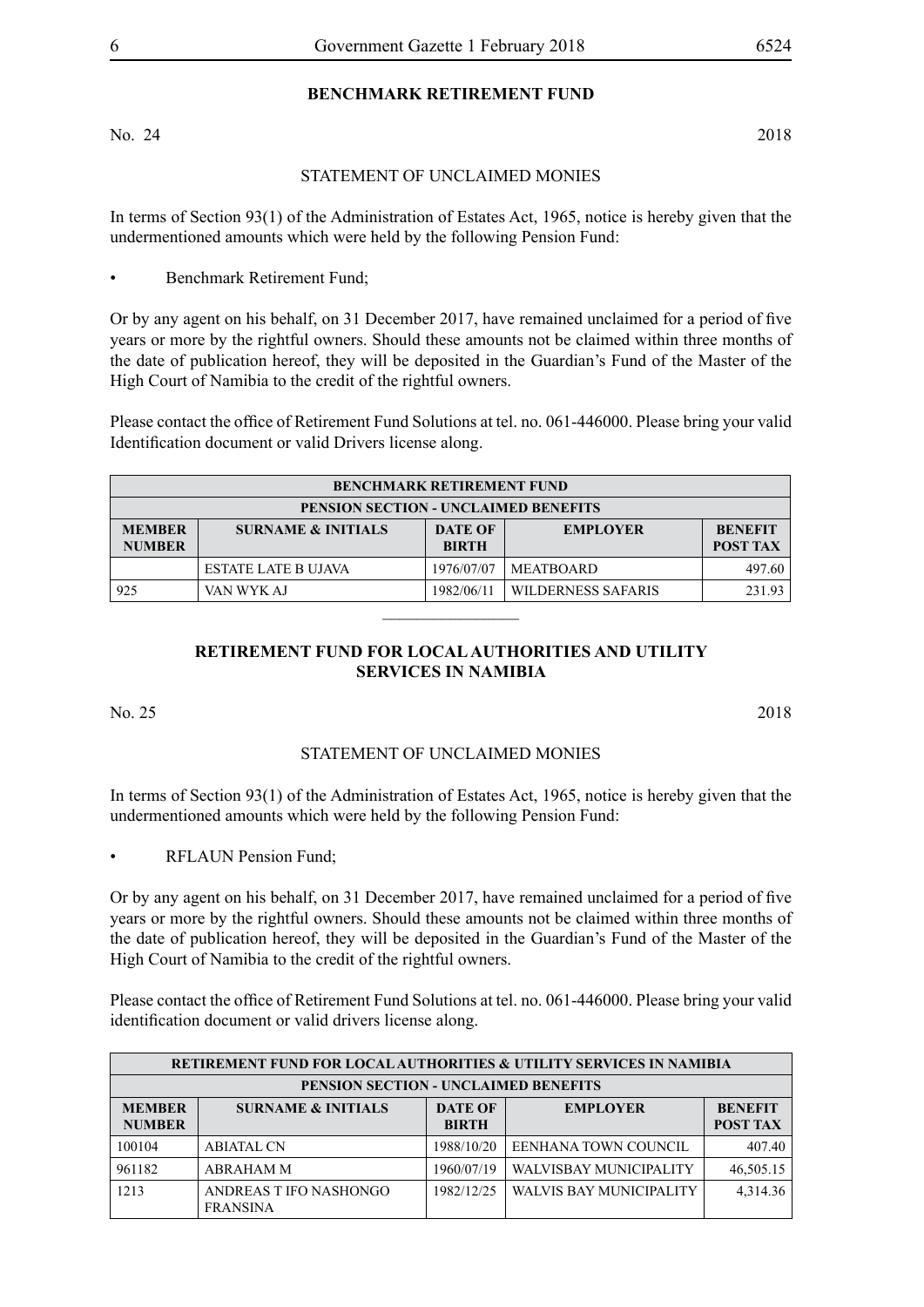| 1213     | <b>ANDREAS T IFO PAULUS</b><br><b>NDAHAMBELELA</b>   | 1954/01/03 | WALVISBAY MUNICIPALITY                                         | 12,357.19 |
|----------|------------------------------------------------------|------------|----------------------------------------------------------------|-----------|
| 100135   | <b>ANDREAS V</b>                                     | 1951/01/04 | LUDERITZ TOWN COUNCIL                                          | 960.48    |
| 20012    | <b>FERIS MM</b>                                      | 1951/03/17 | REHOBOTH MUNICIPALITY                                          | 1,541.34  |
| 100226   | <b>HENGOMBE H</b>                                    | 1974/08/05 | OKAHANJA MUNICIPALITY                                          | 168.44    |
| 7614806  | <b>MAKANDO AS</b>                                    | 1979/03/01 | <b>CITY OF WINDHOEK</b>                                        | 22,639.43 |
| 15044    | <b>MAMEJA JH</b>                                     | 1978/01/19 | <b>CITY OF WINDHOEK</b>                                        | 22,584.40 |
| 14871    | <b>MARAISF</b>                                       | 1975/06/27 | <b>CITY OF WINDHOEK</b>                                        | 12,229.72 |
| 15601    | <b>MATENGU JM</b>                                    | 1981/03/09 | <b>CITY OF WINDHOEK</b>                                        | 11,552.03 |
| 15679    | MBAHA JV                                             | 1969/07/20 | <b>CITY OF WINDHOEK</b>                                        | 6,384.50  |
| 5009     | <b>MUATUMBULANGE E IFO</b><br><b>MUATUMBULANGE B</b> | 1945/11/05 | <b>GOBABIS MUNICIPALITY</b>                                    | 664.78    |
| 100112   | <b>PAULUS A</b>                                      | 1981/04/24 | EENHANA TOWN COUNCIL                                           | 402.60    |
| 1490     | RAMO P (ESTATE LATE)                                 | 1952/06/11 | <b>WALVIS BAY MUNICIPALITY</b>                                 | 48,398.95 |
| 95100154 | <b>SAKARIA E</b>                                     | 1952/02/02 | <b>TSUMEB MUNICIPALITY</b>                                     | 42,039.18 |
| 90100069 | <b>SHONENA JP</b>                                    | 1976/07/08 | <b>HELAO</b><br><b>TOWN</b><br><b>NAFIDI</b><br><b>COUNCIL</b> | 570.02    |

#### **BANK OF NAMIBIA PROVIDENT FUND**

No. 26 2018

#### STATEMENT OF UNCLAIMED MONIES

In terms of Section 93(1) of the Administration of Estates Act, 1965, notice is hereby given that the undermentioned amounts which were held by the following Provident Fund:

Bank of Namibia Provident Fund;

Or by any agent on his behalf, on 31 December 2017, have remained unclaimed for a period of five years or more by the rightful owners. Should these amounts not be claimed within three months of the date of publication hereof, they will be deposited in the Guardian's Fund of the Master of the High Court of Namibia to the credit of the rightful owners.

|                                | <b>BANK OF NAMIBIA PROVIDENT FUND</b> |                 |                                   |            |  |  |
|--------------------------------|---------------------------------------|-----------------|-----------------------------------|------------|--|--|
|                                | PENSION SECTION - UNCLAIMED BENEFITS  |                 |                                   |            |  |  |
| <b>MEMBER</b><br><b>NUMBER</b> | <b>SURNAME &amp; INITIALS</b>         | <b>EMPLOYER</b> | <b>BENEFIT</b><br><b>POST TAX</b> |            |  |  |
| 841                            | NUUGULU PN                            | Unknown         | Bank of Namibia                   | 114,751.72 |  |  |
| 2178                           | <b>ZEEMBURUKA S</b>                   | 09/03/1961      | Bank of Namibia                   | 1,098.10   |  |  |
| 167                            | <b>BACHER M</b>                       | 07/04/1946      | Bank of Namibia                   | 3,663.00   |  |  |
| 1040                           | <b>LOURENS AG</b>                     | 20/12/1965      | Bank of Namibia                   | 5,393.25   |  |  |
| 10502                          | <b>BADENHORST H</b>                   | 10/03/1979      | Bank of Namibia                   | 846.63     |  |  |
| 10906                          | <b>KAURAIAS A</b>                     | 08/07/1963      | Bank of Namibia                   | 1,831.39   |  |  |

## **DUTCH REFORMED CHURCH IN NAMIBIA RETIREMENT FUND**

 $\overline{\phantom{a}}$  , where  $\overline{\phantom{a}}$ 

No. 27 2018

## STATEMENT OF UNCLAIMED MONIES

In terms of Section 93(1) of the Administration of Estates Act, 1965, notice is hereby given that the undermentioned amounts which were held by the following Provident Fund: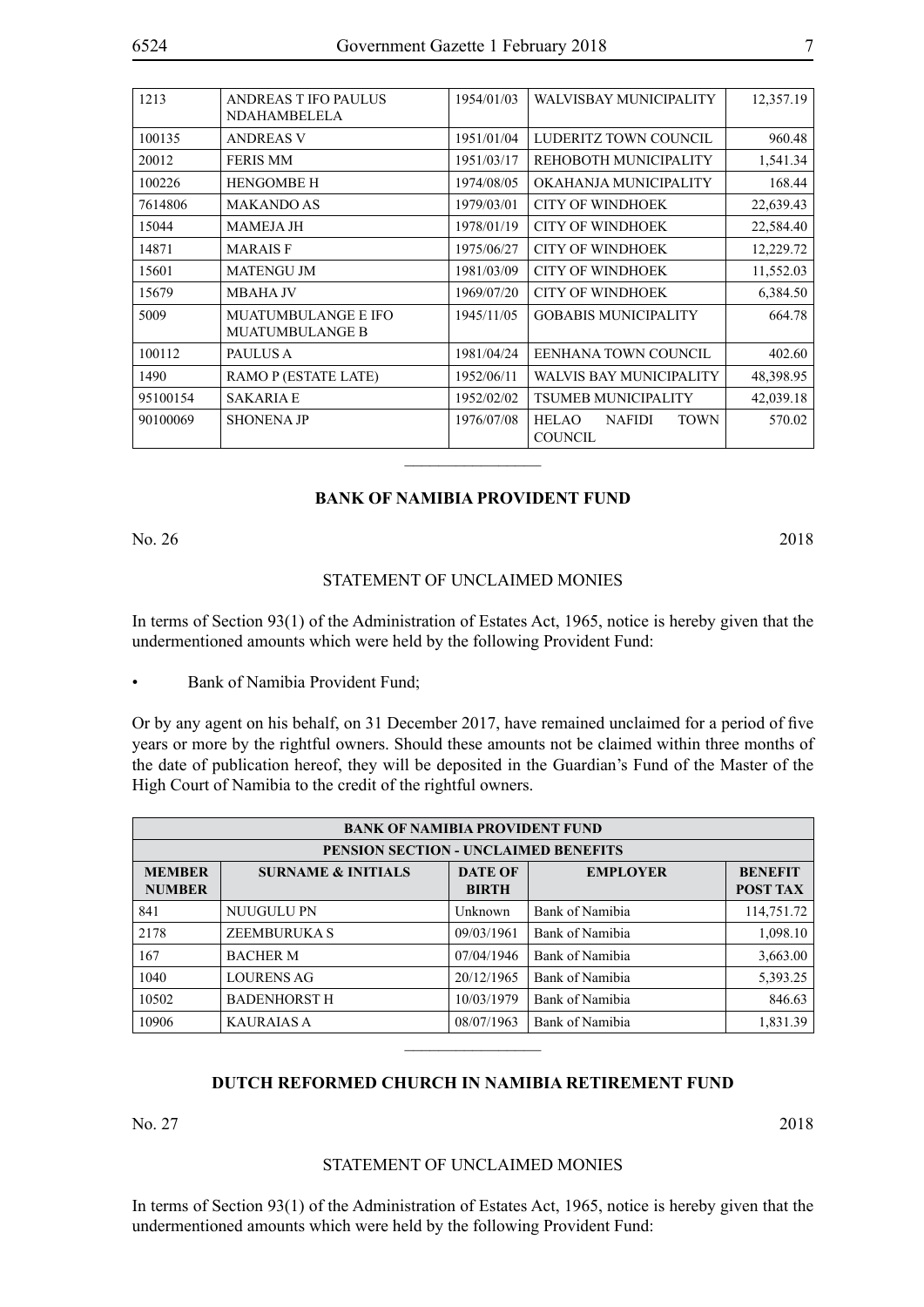Or by any agent on his behalf, on 31 December 2017, have remained unclaimed for a period of five years or more by the rightful owners. Should these amounts not be claimed within three months of the date of publication hereof, they will be deposited in the Guardian's Fund of the Master of the High Court of Namibia to the credit of the rightful owners.

|                                | <b>DUTCH REFORMED CHURCH IN NAMIBIA RETIREMENT FUND</b>                                               |            |                                                |        |  |  |  |
|--------------------------------|-------------------------------------------------------------------------------------------------------|------------|------------------------------------------------|--------|--|--|--|
|                                | <b>PENSION SECTION - UNCLAIMED BENEFITS</b>                                                           |            |                                                |        |  |  |  |
| <b>MEMBER</b><br><b>NUMBER</b> | <b>DATE OF</b><br><b>SURNAME &amp; INITIALS</b><br><b>EMPLOYER</b><br><b>POST TAX</b><br><b>BIRTH</b> |            |                                                |        |  |  |  |
| 339                            | LE GRANGE H                                                                                           | 18/12/1961 | Dutch Reformed<br>Church<br>In<br>Namibia      | 353.55 |  |  |  |
| 362                            | ENRIGHT SHM                                                                                           | 26/03/1956 | Reformed<br>Church<br>Dutch<br>In<br>Namibia   | 35.47  |  |  |  |
| 334                            | AWOSES CB                                                                                             | 26/07/1976 | Reformed<br>Church.<br>Dutch.<br>In<br>Namibia | 40.66  |  |  |  |

## **MMI HOLDINGS NAMIBIA STAFF PROVIDENT FUND**

 $\frac{1}{2}$ 

No. 28 2018

## STATEMENT OF UNCLAIMED MONIES

In terms of Section 93(1) of the Administration of Estates Act, 1965, notice is hereby given that the undermentioned amounts which were held by the following Provident Fund:

• MMI Holdings Namibia Staff Provident Fund;

Or by any agent on his behalf, on 31 December 2017, have remained unclaimed for a period of five years or more by the rightful owners. Should these amounts not be claimed within three months of the date of publication hereof, they will be deposited in the Guardian's Fund of the Master of the High Court of Namibia to the credit of the rightful owners.

| MMI HOLDINGS NAMIBIA STAFF PROVIDENT FUND                                                                                                          |                                      |            |         |           |  |  |  |
|----------------------------------------------------------------------------------------------------------------------------------------------------|--------------------------------------|------------|---------|-----------|--|--|--|
|                                                                                                                                                    | PENSION SECTION - UNCLAIMED BENEFITS |            |         |           |  |  |  |
| <b>BENEFIT</b><br><b>MEMBER</b><br><b>SURNAME &amp; INITIALS</b><br><b>DATE OF</b><br><b>EMPLOYER</b><br>POST TAX<br><b>NUMBER</b><br><b>BIRTH</b> |                                      |            |         |           |  |  |  |
| 10716                                                                                                                                              | <b>LUPANDU M</b>                     | 14/01/1985 | Unknown | 6,403.48  |  |  |  |
| 10606                                                                                                                                              | <b>NGHILUNDILWA</b>                  | Unknown    | Unknown | 2.02      |  |  |  |
| 10657                                                                                                                                              | <b>SAKARIA K</b>                     | 12/07/1976 | Unknown | 11,773.10 |  |  |  |
| Unknown                                                                                                                                            | <b>HAUKENAI</b>                      | 17/12/1974 | Unknown | 5,149.19  |  |  |  |
| Unknown                                                                                                                                            | <b>KANDANDU V</b>                    | 22/01/1969 | Unknown | 32,768.52 |  |  |  |
| Unknown                                                                                                                                            | <b>NEHALE LD</b>                     | 15/11/1982 | Unknown | 3,155.26  |  |  |  |
| Unknown                                                                                                                                            | <b>NEPEMBET</b>                      | 05/07/1963 | Unknown | 20,093.67 |  |  |  |
| Unknown                                                                                                                                            | <b>NESHUKU JN</b>                    | 25/04/1982 | Unknown | 72.75     |  |  |  |
| Unknown                                                                                                                                            | NGHISHEKWA JN                        | 02/08/1976 | Unknown | 1,332.26  |  |  |  |
| Unknown                                                                                                                                            | PHILLEMON JH                         | 05/05/1985 | Unknown | 1,744.15  |  |  |  |
| Unknown                                                                                                                                            | <b>SHINYAMA E</b>                    | 06/08/1968 | Unknown | 19,513.21 |  |  |  |
| Unknown                                                                                                                                            | <b>SHOMUELE P</b>                    | 10/10/1968 | Unknown | 2,963.60  |  |  |  |
| Unknown                                                                                                                                            | VISSER JJ                            | 23/09/1979 | Unknown | 2,755.20  |  |  |  |

 $\overline{\phantom{a}}$  , where  $\overline{\phantom{a}}$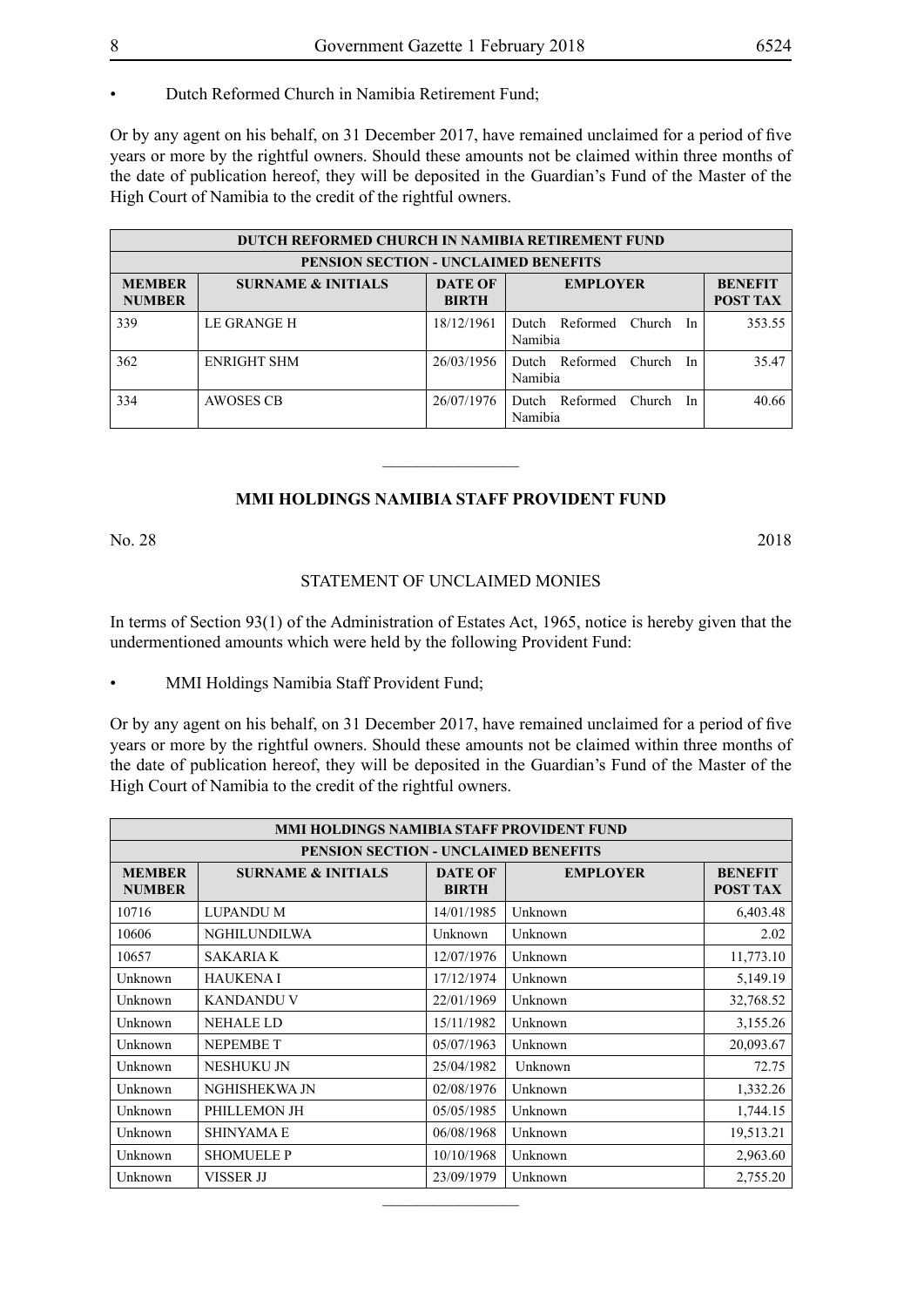## **GOBABIS MUNICIPALITY**

No. 29 2018

## AMENDMENT OF TARIFFS FOR TOWN GROUND FOR 2017 / 2018

The Council of the Gobabis Municipality, under Section 30(1)(u) of the Local Authorities Act, 1992 (Act No. 23 of 1992), as amended, determine its charges, fees and other moneys receivable in respect of any services rendered during the financial year ending 30 June 2018 as set out in this Tariffs Schedule with effect from 1 July 2017.

#### *TOWN GROUNDS AND POUND (Vote 4) :*

*Government Gazette of 30 June 2017 No. 6347 of No. 244 is herewith amended by removing out insert price and publish a correct lease tariffs as per condition of the extension of the Townland Lease Agreement until 30 June 2018.* 

#### **Rental income generated from Municipal Farmlands:**

| <b>PLOT NAME</b>                                                                                                                                                                | Size in ha | Carrying<br>Capacity | <b>TARIFF</b><br>2015/2016<br>N\$ | <b>Tariff</b><br>2016/2017<br>N\$ | <b>Tariff</b><br>2017/2018<br>N\$ | $\frac{0}{0}$ |
|---------------------------------------------------------------------------------------------------------------------------------------------------------------------------------|------------|----------------------|-----------------------------------|-----------------------------------|-----------------------------------|---------------|
| Nuwehoop A                                                                                                                                                                      | 870        | 58                   | 4,350.00                          | 4,350.00                          | 4,350.00                          | $\theta$      |
| Nuwehoop B                                                                                                                                                                      | 974        | 64                   | 5,440.00                          | 5,440.00                          | 00.00                             | $-100$        |
| Nuwehoop C                                                                                                                                                                      | 930        | 62                   | 3,565.00                          | 3,565.00                          | 3,565.00                          | $\theta$      |
| Kaukurust A                                                                                                                                                                     | 1390       | 92                   | 7,360.00                          | 7,360.00                          | 7,360.00                          | $\theta$      |
| Kaukurust B                                                                                                                                                                     | 1445       | 96                   | 7,680.00                          | 7,680.00                          | 7,680.00                          | $\theta$      |
| Kaukurust C                                                                                                                                                                     | 1693       | 112                  | 7,792.40                          | 7,792.40                          | 7,792.40                          | $\theta$      |
| Rivier Kampe                                                                                                                                                                    | 2572       | 172                  | 14,706.00                         | 14,706.00                         | 14,706.00                         | $\mathbf{0}$  |
| Kruger Kampe                                                                                                                                                                    | 2819       | 188                  | 20,680.00                         | 20,680.00                         | 20,680.00                         | $\theta$      |
| Witpan                                                                                                                                                                          | 3515       | 235                  | 17,625.00                         | 17,625.00                         | 17,625.00                         | $\theta$      |
| <b>Blouputz</b>                                                                                                                                                                 | 4092       | 273                  | 20,884.50                         | 20,884.50                         | 20,884.50                         | $\theta$      |
| Woelbos                                                                                                                                                                         | 4468       | 300                  | 24,000.00                         | 24,150.00                         | 24,150.00                         | $\theta$      |
| Reuter                                                                                                                                                                          | 3749       | 250                  | 20,000.00                         | 20,000.00                         | 20,000.00                         | $\mathbf{0}$  |
| Hiring of the horse racing turf<br>(portion 122 of the reminder of<br>Farm Townland No. 114)<br>N\$ 5,000.00 per day or part thereof<br>plus N\$ 5,000.00 refundable<br>deposit |            |                      | new                               | new                               | 5,000.00                          | $\theta$      |

 $\overline{\phantom{a}}$  , where  $\overline{\phantom{a}}$ 

VAT is included in the tariffs.

## **L. S. KALILI CHAIRPERSON OF THE MUNICIPAL COUNCIL**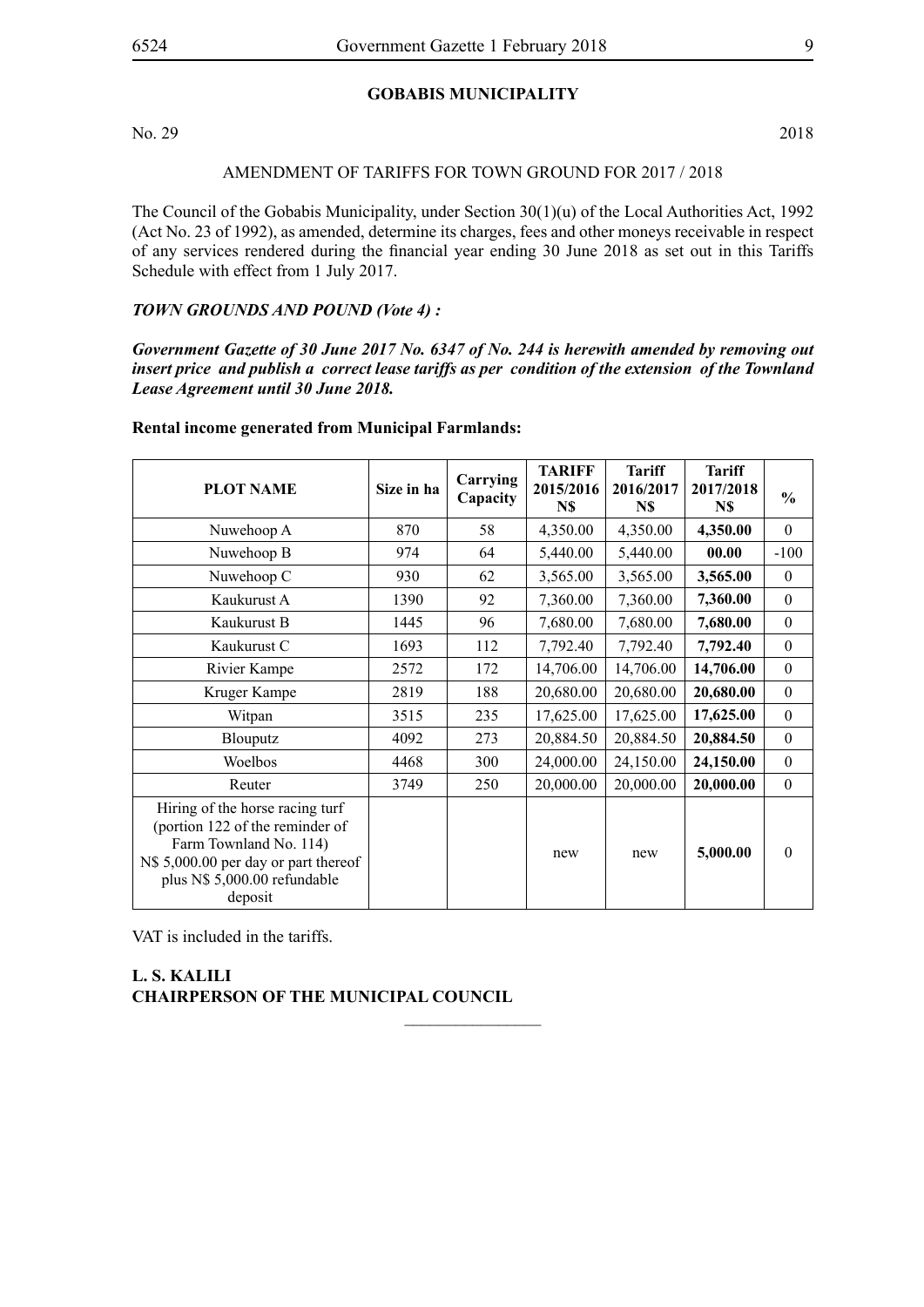## **OSHAKATI TOWN**

No. 30 2018

## AMENDMENT OF TARIFF STRUCTURE FOR THE FINANCIAL YEAR ENDING 30 JUNE 2018

The Council of the Oshakati Town has under section 30(1)(u) of the Local Authority Act, 1992 (Act No. 23 of 1992) as amended. further amends the tariff structure for the financial year ending 30 June 2018.

|                  |                                                                 |                                       | Proposed<br><b>Tariff</b><br>2016/2017 | Proposed<br><b>Tariff</b><br>2017/2018 | <b>Increase</b><br>$\frac{0}{0}$ |
|------------------|-----------------------------------------------------------------|---------------------------------------|----------------------------------------|----------------------------------------|----------------------------------|
| A                | <b>WATER</b>                                                    |                                       |                                        |                                        |                                  |
| 1                | <b>Charges</b>                                                  |                                       |                                        |                                        |                                  |
|                  | Category                                                        | <b>Consumption (kl)</b>               |                                        |                                        |                                  |
| (a)              | 1                                                               | $0 - 25$ kl<br>$(2007/2008: 0 - 15k]$ | 13.97                                  | 16.09                                  | 15.20%                           |
| (b)              | $\overline{2}$                                                  | 25.1 - 40 kl<br>2007/2008:15.         | 14.66                                  | $-16.13$                               | 10.00%                           |
| $\mathbf{2}$     | <b>Service fees</b>                                             |                                       |                                        |                                        |                                  |
| (a)              | Connection fees                                                 | $15 - 25$ mm                          | 250.92                                 | 268.48                                 | 7.00%                            |
| (b)              | Connection fees                                                 | $26 - 50$ mm                          | 412.12                                 | 440.97                                 | 7.00%                            |
| (c)              | Connection fees                                                 | $51 - 110$ mm                         | 743.70                                 | 795.76                                 | $7.00\%$                         |
| (d)              | Connection fees                                                 | 111mm and above                       | 1,546.48                               | 1,654.73                               | 7.00%                            |
| $\mathbf{3}$     | <b>Consumer deposits</b>                                        |                                       |                                        |                                        |                                  |
| (a)              | Deposit - households                                            | Per household                         | 363.38                                 | 363.38                                 | $0.00\%$                         |
| (b)              | Deposit - business                                              | Per small business                    | 1,075.72                               | 1,075.72                               | $0.00\%$                         |
| (c)              | Deposit - Rented out Government<br>properties                   | Per<br>rented<br>out<br>Government    | 911.63                                 | 911.63                                 | $0.00\%$                         |
| (d)              | Deposit - bulk users                                            | Per bulk user                         | 7,688.08                               | 7,688.08                               | $0.00\%$                         |
| (e)              | Deposit - temporary connections                                 | Per<br>temporary<br>connection        | 6,685.28                               | 6,685.28                               | $0.00\%$                         |
| $\boldsymbol{9}$ | <b>Illegal dumping of refuse</b>                                |                                       |                                        |                                        |                                  |
| (a)              | First offence                                                   |                                       | 200.56                                 | 214.60                                 | 7.00%                            |
| (b)              | Second offence                                                  |                                       | 401.12                                 | 42920                                  | $7.00\%$                         |
| (c)              | Third offence                                                   | legal action                          |                                        |                                        |                                  |
| (j)              | Buildings exceeding 500 but not exceeding 2000 square<br>meters |                                       | 3,737.92                               | 3,924.22                               | 5.00%                            |
| (k)              | Buildings exceeding 2000 square metres                          |                                       | 7,475.97                               | 7,849.77                               | 5.00%                            |
| (1)              | Approval of storeys above 1st storey                            |                                       |                                        |                                        |                                  |
| E                | <b>ENVIRONMENTAL HEALTH</b>                                     |                                       |                                        |                                        |                                  |
| 19               | <b>Fumigation and disinfection fee</b>                          |                                       |                                        |                                        |                                  |
| (a)              | For every room                                                  | per a room                            | 126.80                                 | 138.60                                 | 10.00%                           |
| 20               | <b>Abattoir: Inspection fees</b>                                |                                       |                                        |                                        |                                  |
| (a)              | Cattle                                                          | Per animal                            | 22.05                                  | 29.77                                  | 35.00%                           |
| (b)              | Calves                                                          | Per animal                            | 11.03                                  | 1489                                   | 35.00%                           |
| (c)              | Sheep                                                           | Per animal                            | 11.03                                  | 14 89                                  | 35.00%                           |
| (d)              | Goats                                                           | Per animal                            | 11.03                                  | 14.89                                  | 35.00%                           |
| (e)              | Pigs                                                            | Per animal                            | 11.03                                  | 14.89                                  | 35.00%                           |
| (f)              | Pig killing                                                     | Per animal                            | 11.03                                  | 14.89                                  | 35.00%                           |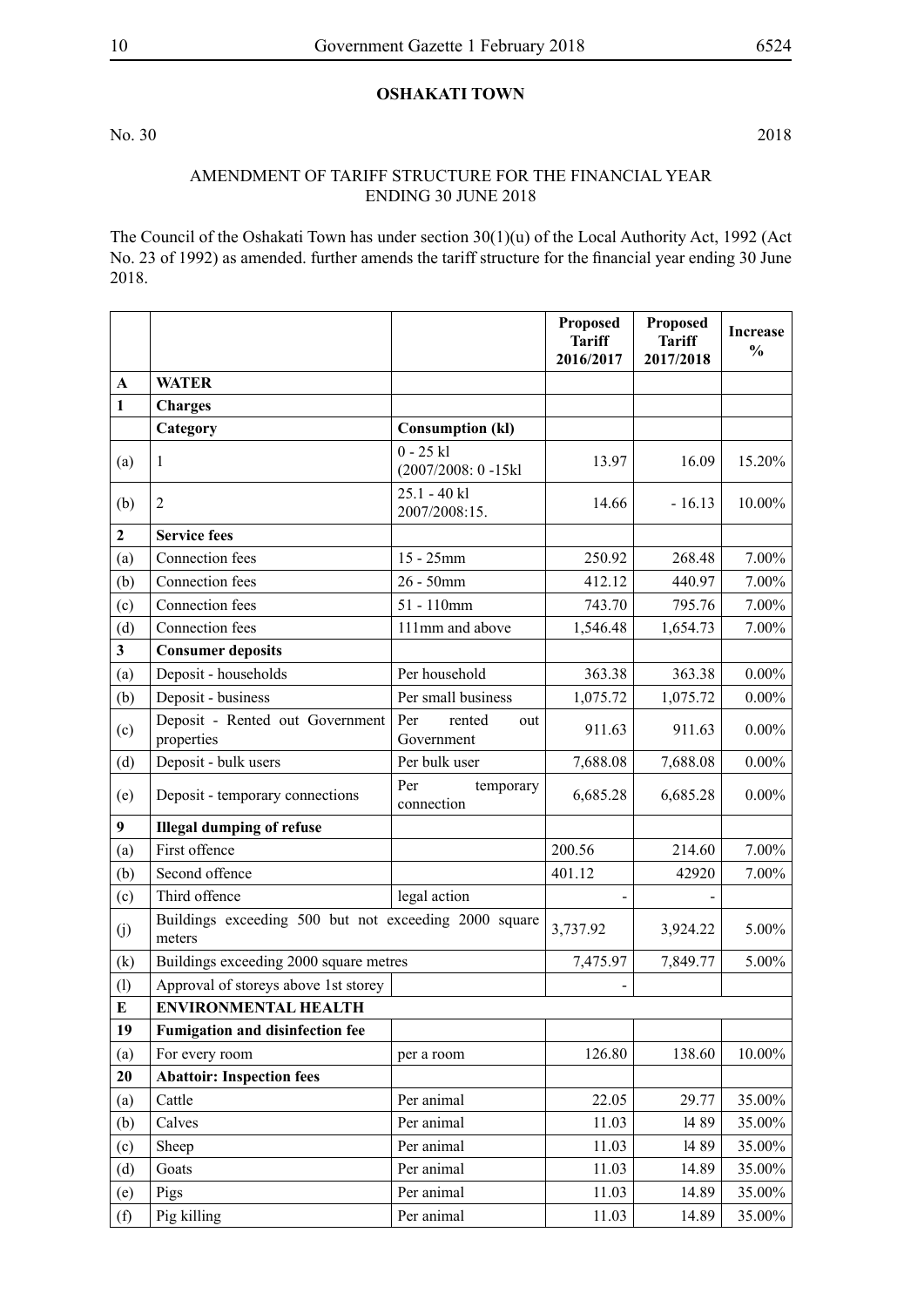| (g) | Registration and control                        | Per animal | 8.51   | 9.36   | $10.00\%$ |
|-----|-------------------------------------------------|------------|--------|--------|-----------|
| H   | <b>RENTALS RATES AND TAXES</b>                  |            |        |        |           |
| 24  | <b>Old houses</b>                               |            |        |        |           |
| (a) | Houses                                          | Per month  | 309.57 | 325.04 | $5.00\%$  |
| 27  | <b>Flats</b>                                    |            |        |        |           |
| (a) | Flats                                           | Per month  | 235.04 | 341.29 | $5.00\%$  |
| 29  | Plot rent                                       |            |        |        |           |
| (a) | Informal settlement - Residential plot          | Per month  | 22.73  | 23.87  | $5.00\%$  |
| (b) | Informal settlement - Business plot -<br>small  | Per month  | 49.02  | 51.47  | $5.00\%$  |
| (c) | Informal settlement - Business plot -<br>medium | Per month  | 140.07 | 147.07 | $5.00\%$  |

## **BY ORDER OF THE COUNCIL**

## **A. IIYAMBO CHAIRPERSON OF THE COUNCIL OSHAKATI TOWN**

No. 31 2018

## PERMANENT CLOSURE OF A PORTION (ERF A/333) OF ERF RE/333, KLEINE KUPPE, MEASURING 5,392m² AS A PUBLIC OPEN SPACE. THE PARTICULAR PORTION WILL BE SOLD TO THE OWNERS OF ERF 284, No. 52, OKONDEKA STREET, KLEINE KUPPE, FOR CONSOLIDATION PURPOSES

 $\frac{1}{2}$ 

Notice is hereby given in terms of section 50(3)(a)(ii) and Section 50(3)(a)(iv) of the Local Authorities Act, 1992 (Act No. 23 of 1992), that the City of Windhoek proposes to permanently close a portion (Erf A/333) of Erf RE/333, Kleine Kuppe, measuring 5,392m² in extent as a "Public Open Space". The proposed public space closure is to enable City of Windhoek to sell a portion (Erf A/333) of Erf RE/333, Kleine Kuppe to the neighbouring and registered owners of Erf 284, Okondeka Street, Kleine Kuppe. The intended public open space closure will enable the owners of Erf 284, Okondeka Street, Kleine Kuppe to consolidate the closed portion (Erf A/333) with Erf 284, Kleine Kuppe, which will be used for residential purposes. Further take notice that the locality plan for the above erven lies for inspection during normal office hours on the town planning notice board of the City of Windhoek, Rev Michael Scott Street, Windhoek.

## PERMANENT CLOSURE OF A PORTION (ERF A/333) OF ERF RE/333, KLEINE KUPPE, MEASURING 5,392m² AS A PUBLIC OPEN SPACE. THE PARTICULAR PORTION WILL BE SOLD TO THE OWNERS OF ERF 284, No.52, OKONDEKA STREET, KLEINE KUPPE, FOR CONSOLIDATION PURPOSES

Further take note that any person objecting against the proposed permanent closure (Erf A/333) as indicated above may lodge such objection together with the grounds thereof, with the Chief Executive Officer, City of Windhoek; The Secretary, Townships Board, Private Bag 13289, WHK and with the applicant in writing in accordance with Article 50(1)(c) on or before Thursday, 15 February 2018.

 $\overline{\phantom{a}}$  , where  $\overline{\phantom{a}}$ 

**Applicant: Urban Green Town and Regional Planning Consultants The Chief Executive Officer PO Box 11929 City of Windhoek Klein Windhoek PO Box 59 Contact details: +264 61 300 820 Windhoek Email: urbangreen@iway.na**